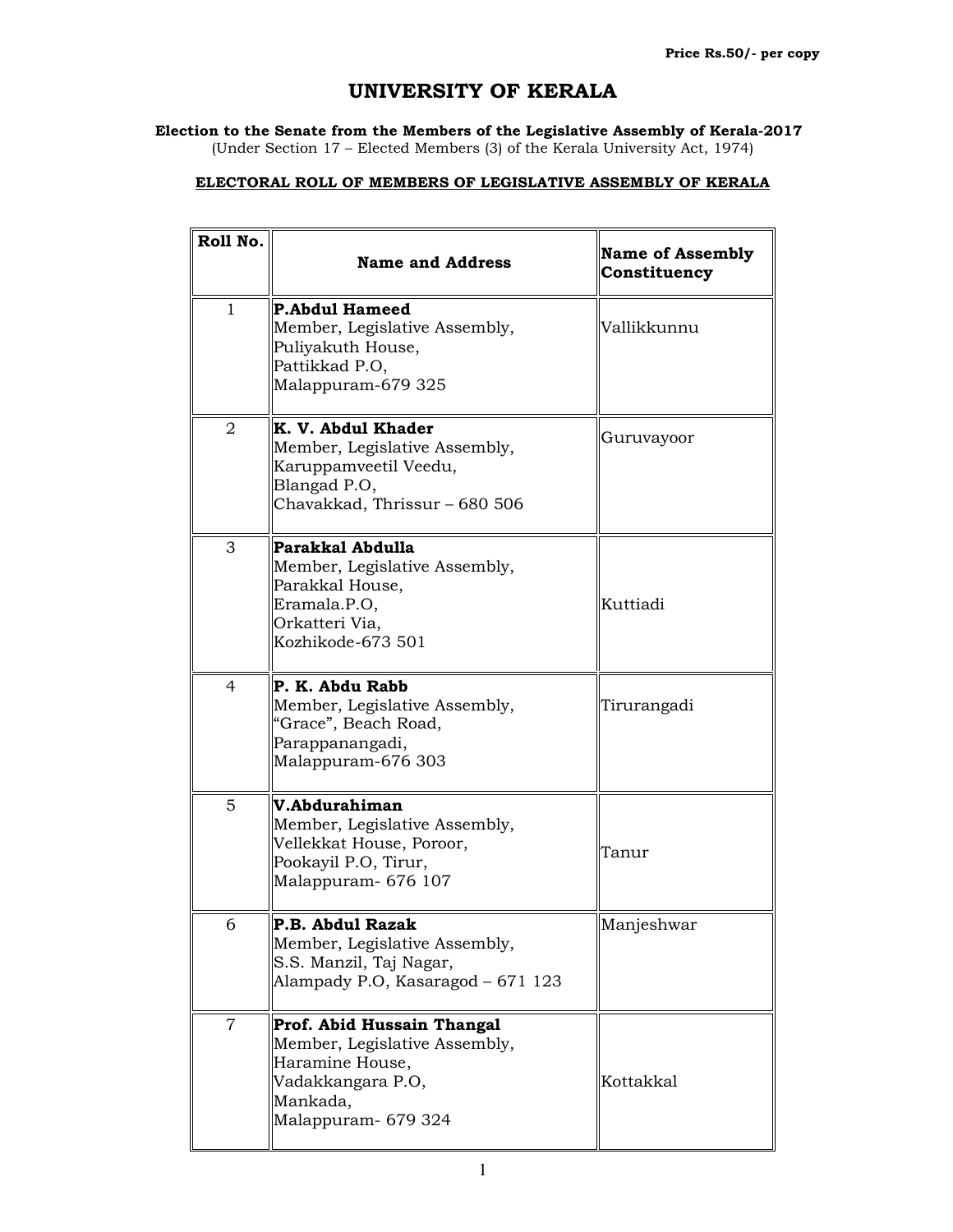| 8  | V. S. Achuthanandan<br>Member, Legislative Assembly,<br>Kowdiar House, Vellayambalam,<br>Thiruvananthapuram.                                             | Malampuzha     |
|----|----------------------------------------------------------------------------------------------------------------------------------------------------------|----------------|
| 9  | <b>Adoor Prakash</b><br>Member, Legislative Assembly,<br>Rama Nilayam,<br>Adoor.P.O, Pathanamthitta-691 523                                              | Konni          |
| 10 | <b>T.A. Ahammed Kabeer</b><br>Member, Legislative Assembly,<br>Thazneem, Thaiyyakath,<br>57- Unity Road, Changampuzha Nagar,<br>Kochi-682 033.           | Mankada        |
| 11 | P. Aisha Potti<br>Member, Legislative Assembly,<br>Sreesankaram, Padinjattinkara,<br>Kottarakkara - P.O,<br>Kollam-691 506                               | Kottarakkara   |
| 12 | Manjalamkuzhi Ali<br>Member, Legislative Assembly,<br>Manjalamkuzhi House,<br>Panangangara, Ramapuram.P.O,<br>Malappuram-679 350                         | Perinthalmanna |
| 13 | Anil Akkara<br>Member, Legislative Assembly,<br>Rose Building,<br>Akkarapattiakkal House,<br>Puranattukara P O, Thrissur- 680 551                        | Wadakkancherry |
| 14 | A.P.Anil Kumar<br>Member, Legislative Assembly,<br>Sreelakam,<br>Thazhvaram Road,<br>Malappuram.P.O,<br>Malappuram-676 505.                              | Wandoor        |
| 15 | Anoop Jacob<br>Member, Legislative Assembly,<br>Thanikunnel,<br>Oliyappuram P.O,<br>Koothattukulam,<br>Ernakulam-686 662.                                | Piravom        |
| 16 | K.Ansalan<br>Member, Legislative Assembly,<br>Vattavila Puthen Veedu,<br>General Hospital Junction,<br>Neyyattinkara.P.O,<br>Thiruvananthapuram-695 121. | Neyyattinkara  |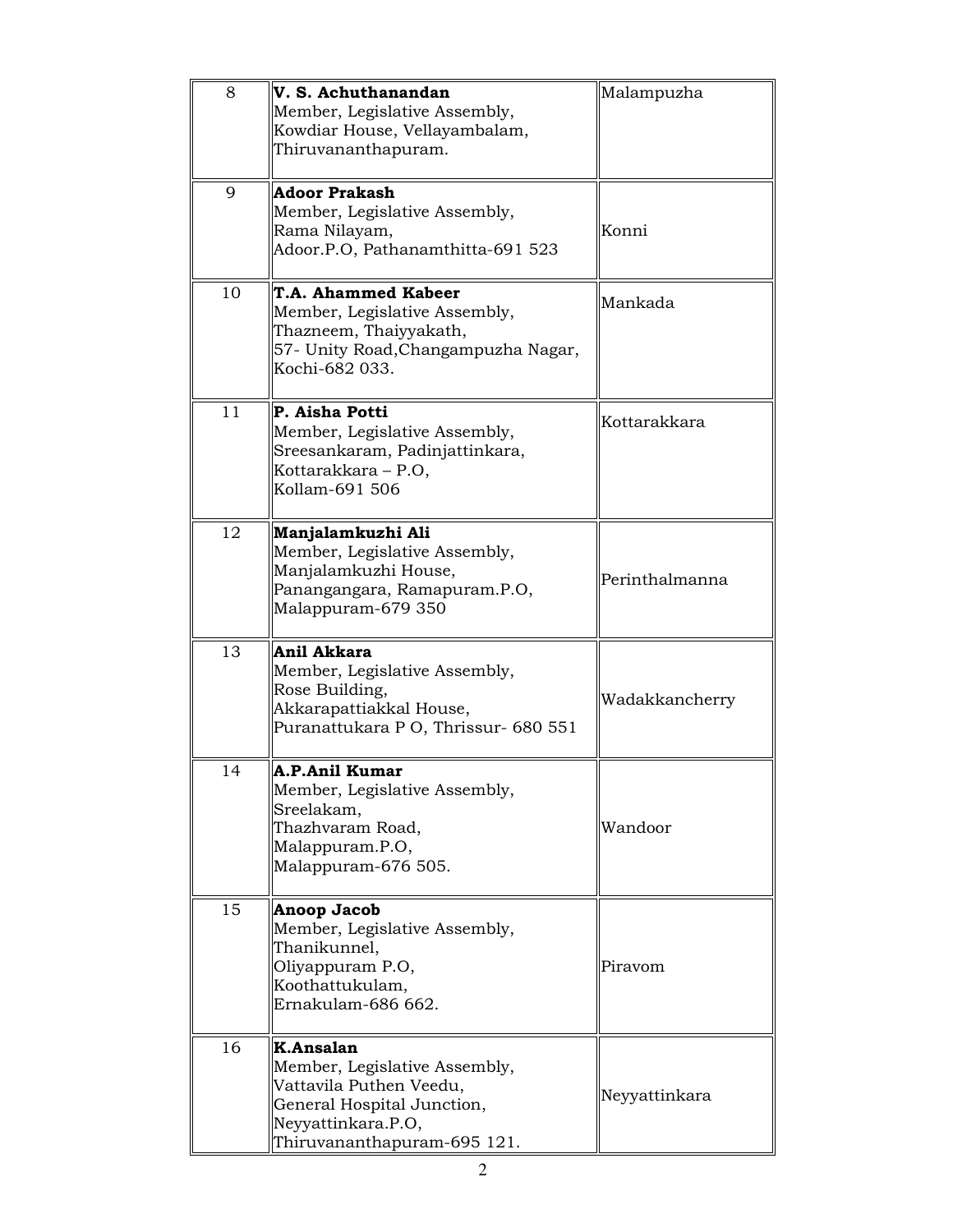| 17 | <b>Antony John</b><br>Member, Legislative Assembly,<br>Kumbappillil House,<br>Kozhipilly .P.O,<br>Kothamangalam,<br>Ernakulam-686 691.          | Kothamangalam |
|----|-------------------------------------------------------------------------------------------------------------------------------------------------|---------------|
| 18 | P.V.Anvar<br>Member, Legislative Assembly,<br>Rafi Nivas,<br>Perakamanna P.O,<br>Edavanna,<br>Malappuram-676 541.                               | Nilambur      |
| 19 | <b>Anwar Sadath</b><br>Member, Legislative Assembly,<br>Oolikara House, Parambayam,<br>Nedumbassery P.O,<br>Chengamanad,<br>Ernakulam - 683 585 | Aluva         |
| 20 | A. M. Ariff<br>Member, Legislative Assembly,<br>Arunyam, Iravukadu Ward,<br>Thiruvampady P.O,<br>Alappuzha – 688 002                            | Aroor         |
| 21 | Prof.K.U.Arunan<br>Member, Legislative Assembly,<br>Kumbalaparambil House,<br>Edathiruthy P.O,<br>Thrissur-680 703.                             | Irinjalakkuda |
| 22 | C.K.Asha<br>Member, Legislative Assembly,<br>Kiran Nivas,<br>Kudavechoor P.O,                                                                   |               |
|    | Vaikom,<br>Kottayam-686 144.                                                                                                                    | Vaikom(SC)    |
| 23 | K.Babu<br>Member, Legislative Assembly,<br>Sreedhalam,<br>Pezhumpara,<br>Chathamangalam.P.O,<br>Nenmara-678 508                                 | Nenmara       |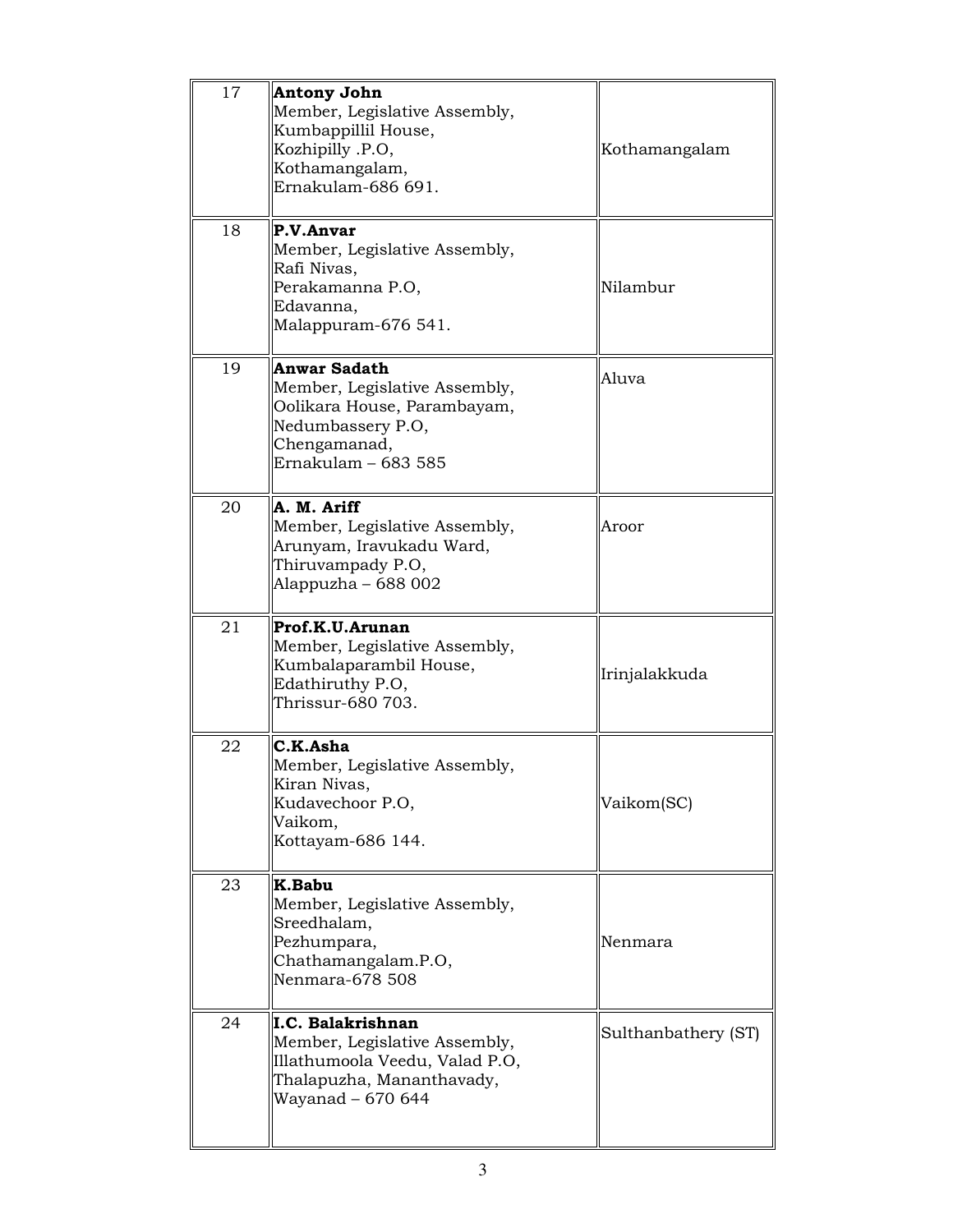| 25 | A.K.Balan<br>Minister for Welfare of Scheduled<br>Castes,<br>Scheduled Tribes, Backward Classes,<br>Law, Culture and Parliamentary Affairs. Tarur (SC)<br>Pampa,<br>Cliff House Compound,<br>Nanthancode, Kowdiar.P.O,<br>Thiruvananthapuram-695 003. |            |
|----|-------------------------------------------------------------------------------------------------------------------------------------------------------------------------------------------------------------------------------------------------------|------------|
| 26 | V. T. Balram<br>Member, Legislative Assembly,<br>Rathnalayam, Otalur P.O,<br>Thrithala (Via), Palakkad – 679 534                                                                                                                                      | Thrithala  |
| 27 | P. K. Basheer<br>Member, Legislative Assembly,<br>"Firdouse", Pathapiriyam P.O,<br>Manjeri,<br>Malappuram - 676 123                                                                                                                                   | Eranad     |
| 28 | E. S. Bijimol<br>Member, Legislative Assembly,<br>Panthalooparambil, Elappara P.O<br>Idukki-685 501                                                                                                                                                   | Peerumade  |
| 29 | E.Chandrasekharan<br>Minister for Revenue and Housing,<br>Lyndhurst,<br>Devaswom Board Junction,<br>Nanthancode,<br>Thiruvananthapuram-695 003.                                                                                                       | Kanhangad  |
| 30 | K. Dasan<br>Member, Legislative Assembly,<br>"Nikunjam", Muchukunnu P.O,<br>Koyilandy(Via),<br>Kozhikode - 673 307                                                                                                                                    | Quilandy   |
| 31 | <b>B. D. Devassy</b><br>Member, Legislative Assembly,<br>Brahmakulath,<br>Kunnikkuru House,<br>Konoor, Palamury,<br>Nalukettu P.O<br>Thrissur- 680 308                                                                                                | Chalakkudy |
| 32 | C. Divakaran<br>Member, Legislative Assembly,<br>Deepam, ERA 118, Thottam,<br>Manacaud.P.O,<br>Thiruvananthapuram - 695 009                                                                                                                           | Nedumangad |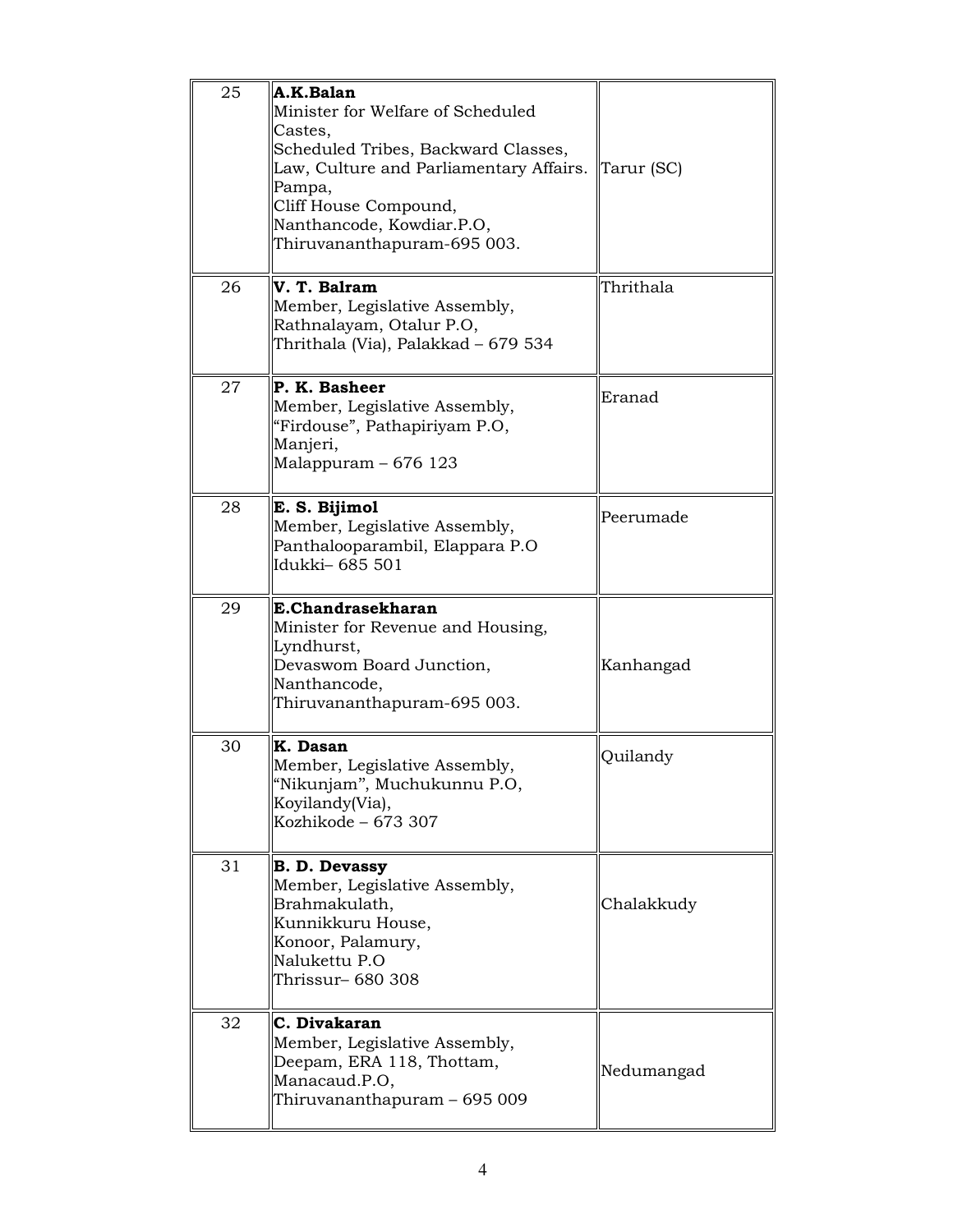| 33 | V.K.Ibrahim Kunju<br>Member, Legislative Assembly,<br>"Periyar Crescent", Bylane 3,<br>Siva Temple Road,<br>Thottakkattukara, Aluva,<br>Ernakulam-683 108.   | Kalamassery  |
|----|--------------------------------------------------------------------------------------------------------------------------------------------------------------|--------------|
| 34 | Eldho Abraham<br>Member, Legislative Assembly,<br>Meppurath House,<br>Thrikkalathoor.P.O,<br>Muvattupuzha,<br>Ernakulam-683 541.                             | Muvattupzha  |
| 35 | <b>Eldhose P Kunnappilly</b><br>Member, Legislative Assembly,<br>Perumbavoor House,<br>Near K.S.R.T.C Bus Stand,<br>Perumbavoor P.O.<br>Ernakulam - 683 542. | Perumbayoor  |
| 36 | K. B. Ganesh Kumar<br>Member, Legislative Assembly,<br>"Zindagi", KRA-144,<br>Kudappanakkunnu.P.O,<br>Thiruvananthapuram – 695 013                           | Pathanapuram |
|    |                                                                                                                                                              |              |
| 37 | Geetha Gopi<br>Member, Legislative Assembly,<br>Kakkatt House,<br>Deshabhimani Road,<br>Guruvayoor P.O,<br>Thrissur, Pin – 680 101                           | Nattika (SC) |
| 38 | <b>George M Thomas</b><br>Member, Legislative Assembly,<br>Mekattukunnel House,<br>Panampilavu P.O,<br>Thiruvambady, Kozhikode,<br>PIN-673 639.              | Thiruvambady |
| 39 | P. C. George<br>Member, Legislative Assembly,<br>Plathottam,<br>Aruvithura.P.O,<br>Erattupetta-2,<br>Kottayam-686 122.                                       | Poonjar      |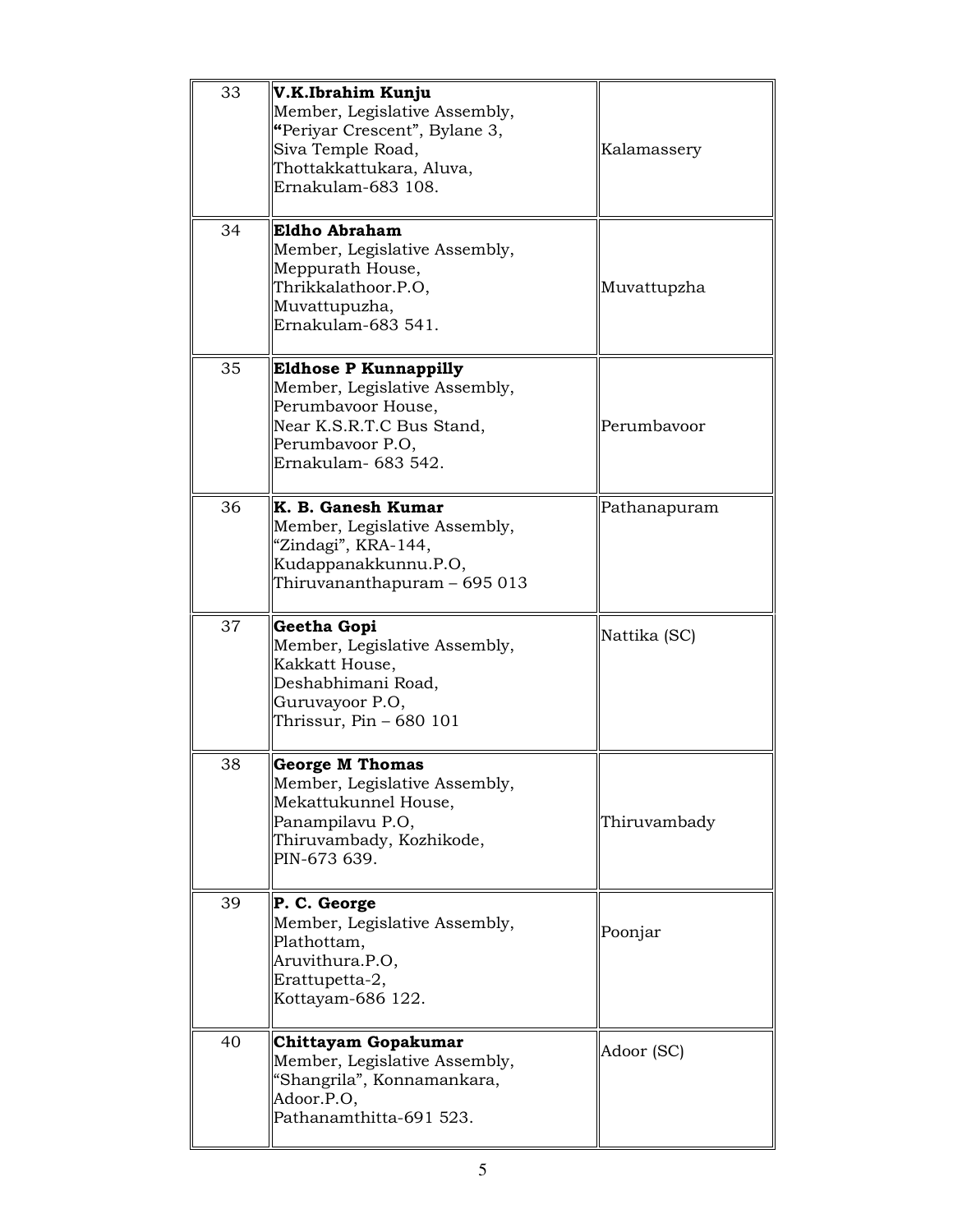| 41 | C.K.Hareendran<br>Member, Legislative Assembly,<br>Sindhooram,<br>Maruthoor,<br>Koottapana,<br>Neyyattinkara-695 121.                                                                  | Parassala        |
|----|----------------------------------------------------------------------------------------------------------------------------------------------------------------------------------------|------------------|
| 42 | Hibi Eden<br>Member, Legislative Assembly,<br>Ambatt House, Deshabhimani Road,<br>Kaloor.P.O,<br>Kochi - 682 017                                                                       | Eranakulam       |
| 43 | T.V.Ibrahim<br>Member, Legislative Assembly,<br>Athanikkal,<br>Vellur.P.O, Pookottur,<br>Malappuram-676 517.                                                                           | Kondotty         |
| 44 | Dr.K.T.Jaleel<br>Minister for Local Self Government,<br>Welfare of Minorities, Wakf and Hajj<br>Pilgrimage,<br>Ganga, Cantonment Compound,<br>Vikas Bhavan.P.O,<br>Thiruvananthapuram. | Thavanur         |
| 45 | <b>James Mathew</b><br>Member, Legislative Assembly,<br>Sukrutham, Ramatheru,<br>Pallikunnu P.O, Kannur - 670 004                                                                      | Taliparamba      |
| 46 | G. S. Jayalal<br>Member, Legislative Assembly,<br>Krishnasmruthy, Chirakkara P.O,<br>Kollam - 691 578                                                                                  | Chathannoor      |
| 47 | Dr. N. Jayaraj<br>Member, Legislative Assembly,<br>Indeevaram, Champakara P.O,<br>Karukachal, Kottayam- 686 540                                                                        | Kanjirappally    |
| 48 | E.P.Jayarajan<br>Member, Legislative Assembly,<br>"Jaisons"<br>Aroli.P.O,<br>Pappinissery, Kannur-670 566.                                                                             | Mattannur        |
| 49 | John Fernandez<br>Member, Legislative Assembly,<br>"Ninavu"<br>Pavumbai Moola,<br>Edakochi.P.O,<br>Ernakulam-682 010.                                                                  | Nominated Member |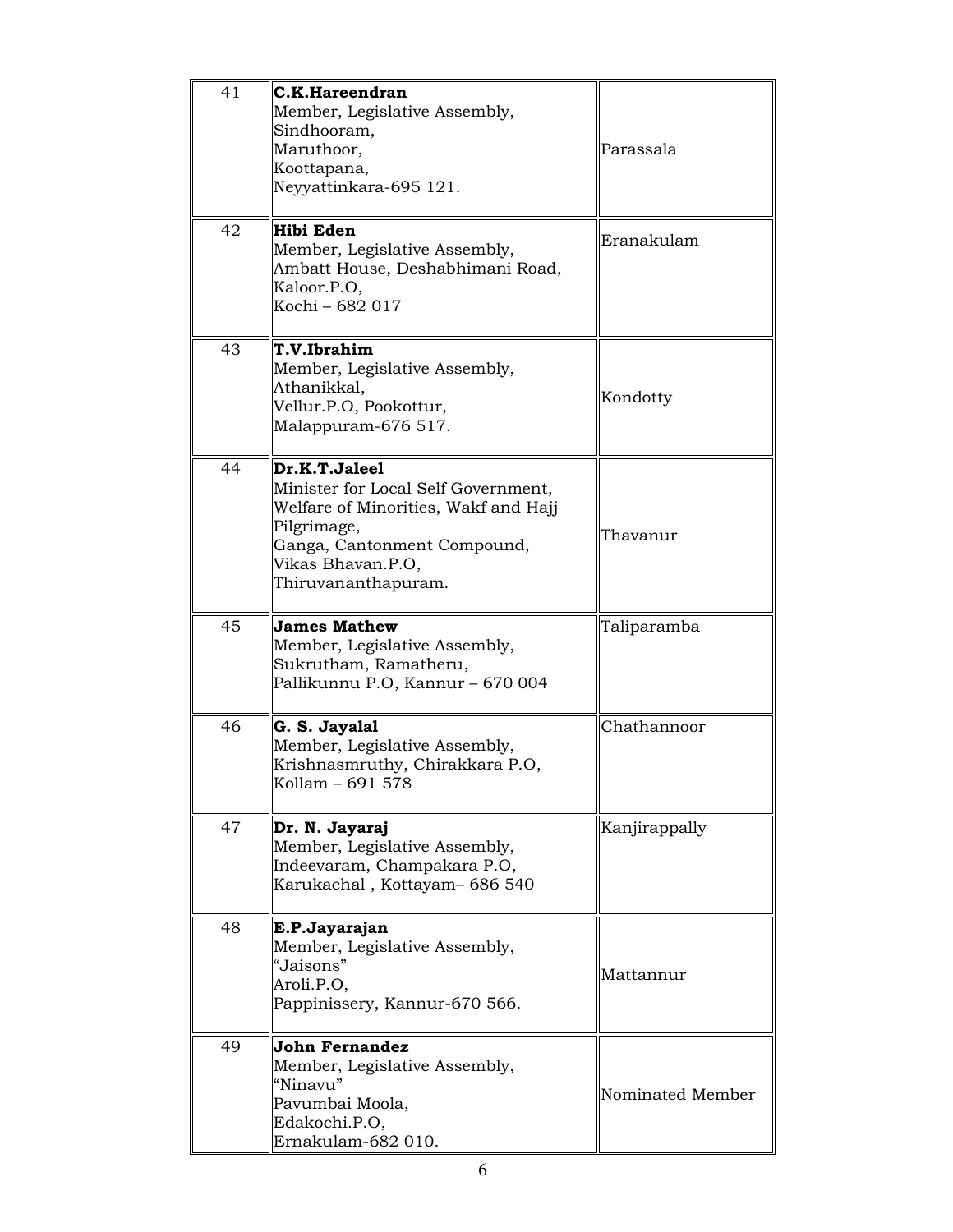| 50 | K.C.Joseph<br>Member, Legislative Assembly,<br>Karuvelithara,<br>Vadavathoor.P.O,<br>Kottayam-670 631.                                            | Irikkur          |
|----|---------------------------------------------------------------------------------------------------------------------------------------------------|------------------|
| 51 | P.J.Joseph<br>Member, Legislative Assembly,<br>"Palathinal House", Purappuzha.P.O,<br>Thodupuzha, Idukki-685 583.                                 | Thodupuzha       |
| 52 | V.Joy<br>Member, Legislative Assembly,<br>"Sadhavanam",<br>Near SN Mission Hospital,<br>Puthanchanda, Varkala.P.O,<br>Thiruvananthapuarm-695 141. | Varkala          |
| 53 | O.R.Kelu<br>Member, Legislative Assembly,<br>Olanchery Puthenmittom,<br>Kattikulam.P.O,<br>Wayanad-670 646                                        | Mananthavady(ST) |
| 54 | C. Krishnan<br>Member, Legislative Assembly,<br>Cherootta House,<br>Vellur P.O, Payyannur<br>Kannur-670 307                                       | Payyannur        |
| 55 | <b>K.Krishnanutty</b><br>Member, Legislative Assembly,<br>Ezhuthanikalam,<br>Vilayodi.P.O,<br>Chittur, Palakkad-678 103.                          | Chittur          |
| 56 | K. Kunhiraman<br>Member, Legislative Assembly,<br>Alakode, Pakkam P.O,<br>Bekal Fort (via), Kasargod - 671 316                                    | Udma             |
| 57 | Kovoor Kunjumon<br>Member, Legislative Assembly,<br>Charuvilayil Veedu, Kovoor,<br>Arinalloor P.O,<br>Kollam - 690 538                            | Kunnathur (SC)   |
| 58 | <b>V.K.C.Mammed Koya</b><br>Member, Legislative Assembly,<br>"Prabha", Kodinattumukku,<br>Olavanna.P.O,<br>Kozhikode-673 019.                     | Beypore          |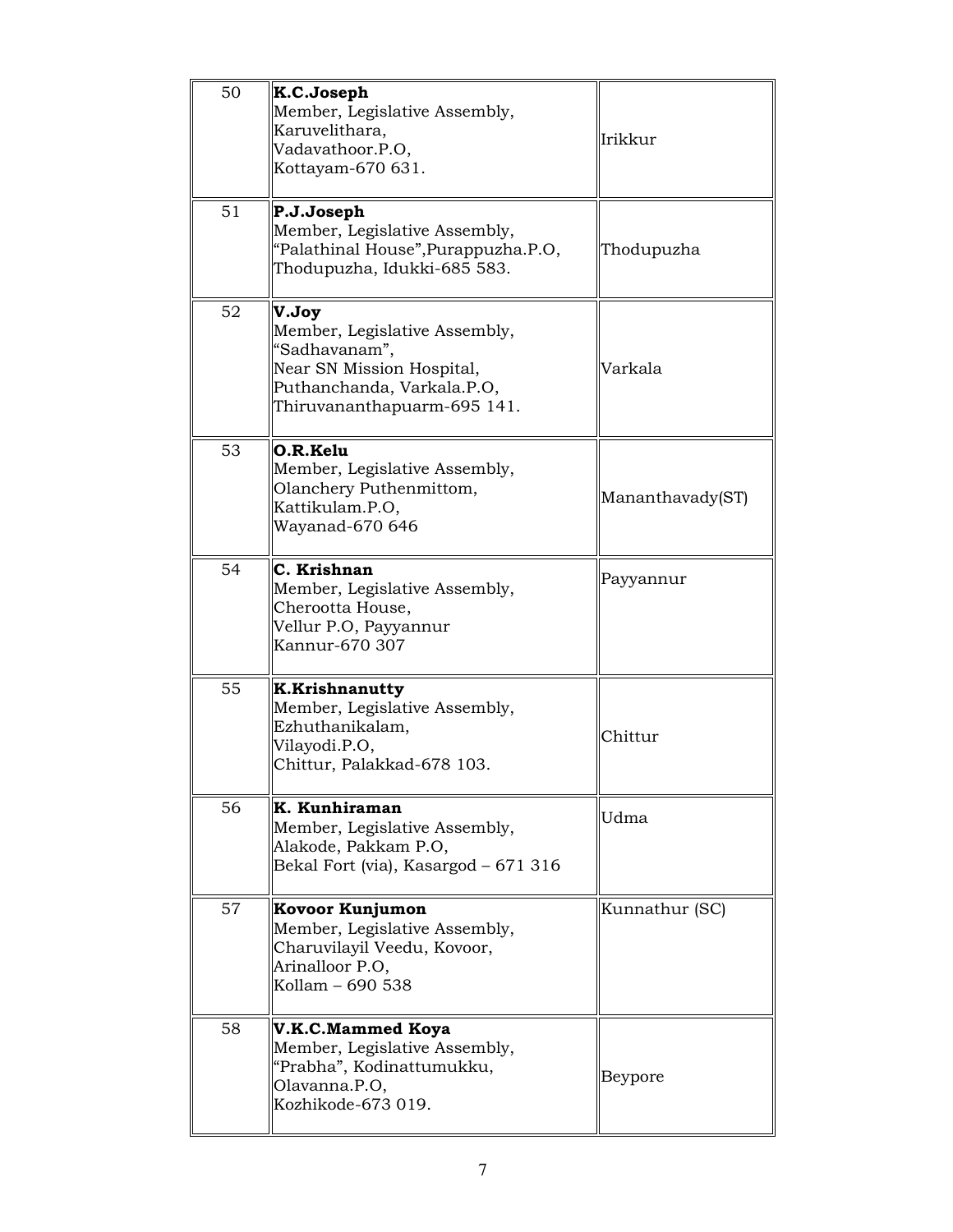| 59 | C. Mammutty<br>Member, Legislative Assembly,<br>Crescent Manzil, Karakkamala P.O,<br>Mananthavady,<br>Wayanad- 670 645                              | Tirur        |
|----|-----------------------------------------------------------------------------------------------------------------------------------------------------|--------------|
| 60 | K.M.Mani<br>Member, Legislative Assembly,<br>Karingozhackal House,<br>Pala.P.O,<br>Kottayam- 686 575.                                               | Pala         |
| 61 | M.M.Mani<br>Minister for Electricity,<br>"Xanadu",<br>Vazhuthacaud,<br>Thiruvananthapuram-695 014.                                                  | Udumbanchola |
| 62 | <b>Mathew T Thomas</b><br>Minister for Water Resources,<br>"Prasanth"<br>Cliff House Compound,<br>Nanthancode,<br>Thiruvananthapuram-695 003.       | Thiruvalla   |
| 63 | K.J.Maxy<br>Member, Legislative Assembly,<br>$C.C-16/1741(9/1043),$<br>Konnoth House,<br>Thoppumpady,<br>Kochi-682 005.                             | Kochi        |
| 64 | J.Mercykutty Amma<br>Minister for Fisheries, Harbour<br>Engineering and Cashew Industry,<br>"Ushus"<br>Nanthancode,<br>Thiruvananthapuram- 695 003. | Kundara      |
| 65 | A.C.Moideen<br>Minister for Industries, Sports and<br>Youth Affairs,<br>"Periyar"<br>Near Cliff House, Nanthancode,<br>Thiruvananthapuram-695 003.  | Kunnamkulam  |
| 66 | <b>Mons Joseph</b><br>Member, Legislative Assembly,<br>Narimattom House, Poozhikkol P.O<br>Kaduthuruthy,<br>Kottayam - 686 604                      | Kaduthuruthy |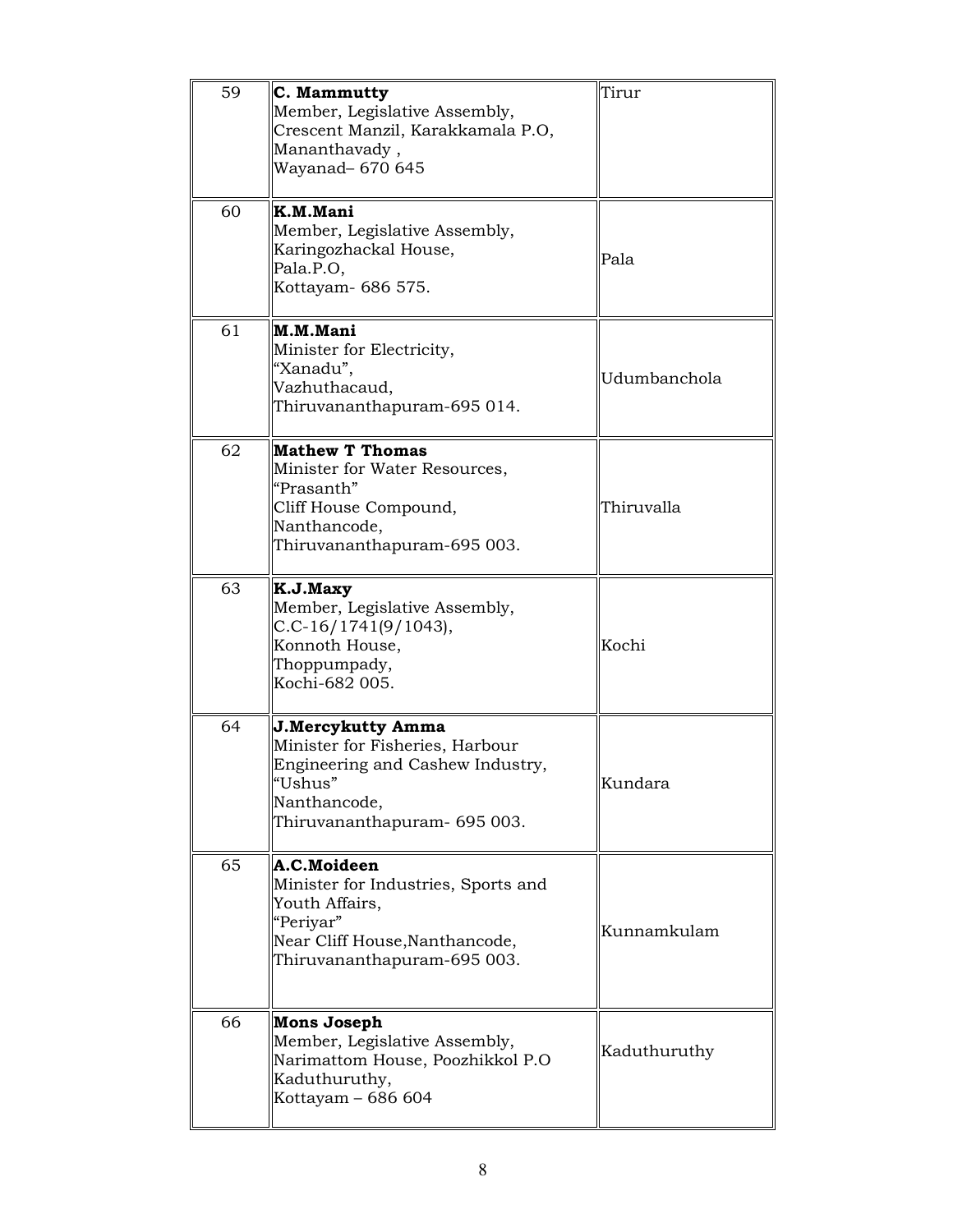| 67 | <b>Muhammed Muhassin.P</b><br>Member, Legislative Assembly,<br>Puthenpeedikakkel,<br>Kondoorkara.P.O,<br>Pattambi, Palakkad-679 313.                   | Pattambi        |
|----|--------------------------------------------------------------------------------------------------------------------------------------------------------|-----------------|
| 68 | M.Mukesh<br>Member, Legislative Assembly,<br>Sree Mangalam,<br>Anandavalleswaram Nagar-98,<br>Kollam-691 012.                                          | Kollam          |
| 69 | Dr.M.K.Muneer<br>Member, Legislative Assembly,<br>"Mehfil", Jaffarkhan Colony,<br>Mavoor Road,<br>Kozhikode-673 006.                                   | Kozhikode South |
| 70 | K.Muraleedharan<br>Member, Legislative Assembly,<br>"Jyothis", BNRA-171/A,<br>Bhagavathi Nagar,<br>Kowdiar.P.O,<br>Thiruvananthapuram-695 003.         | Vattiyoorkavu   |
| 71 | D.K.Murali<br>Member, Legislative Assembly,<br>"Sree Veedu",<br>Attingal Road, Venjaramoodu P.O,<br>Thiruvananthapuram-695 607.                        | Vamanapuram     |
| 72 | <b>Murali Perunelly</b><br>Member, Legislative Assembly,<br>Perunelly House,<br>Oorakam, Pathiyarkulangara.P.O,<br>Parappur(Via), Thrissur-680 552.    | Manalur         |
| 73 | C.K.Nanu<br>Member, Legislative Assembly,<br>Keloth Thazhakkuniyil House,<br>"Suchithalayam",<br>Railway Station Road,<br>Vadakara, Kozhikode-673 101. | Vadakara        |
| 74 | N. A.Nellikkunnu<br>Member, Legislative Assembly,<br>Bangarakkunnu Road,<br>Nellikkunnu, Kasargod P.O -671 121                                         | Kasaragod       |
| 75 | <b>M.Noushad</b><br>Member, Legislative Assembly,<br>"Thengazhikam"<br>Manakkad,<br>Vadakkevila .P.O, Kollam-691 010                                   | Eravipuram      |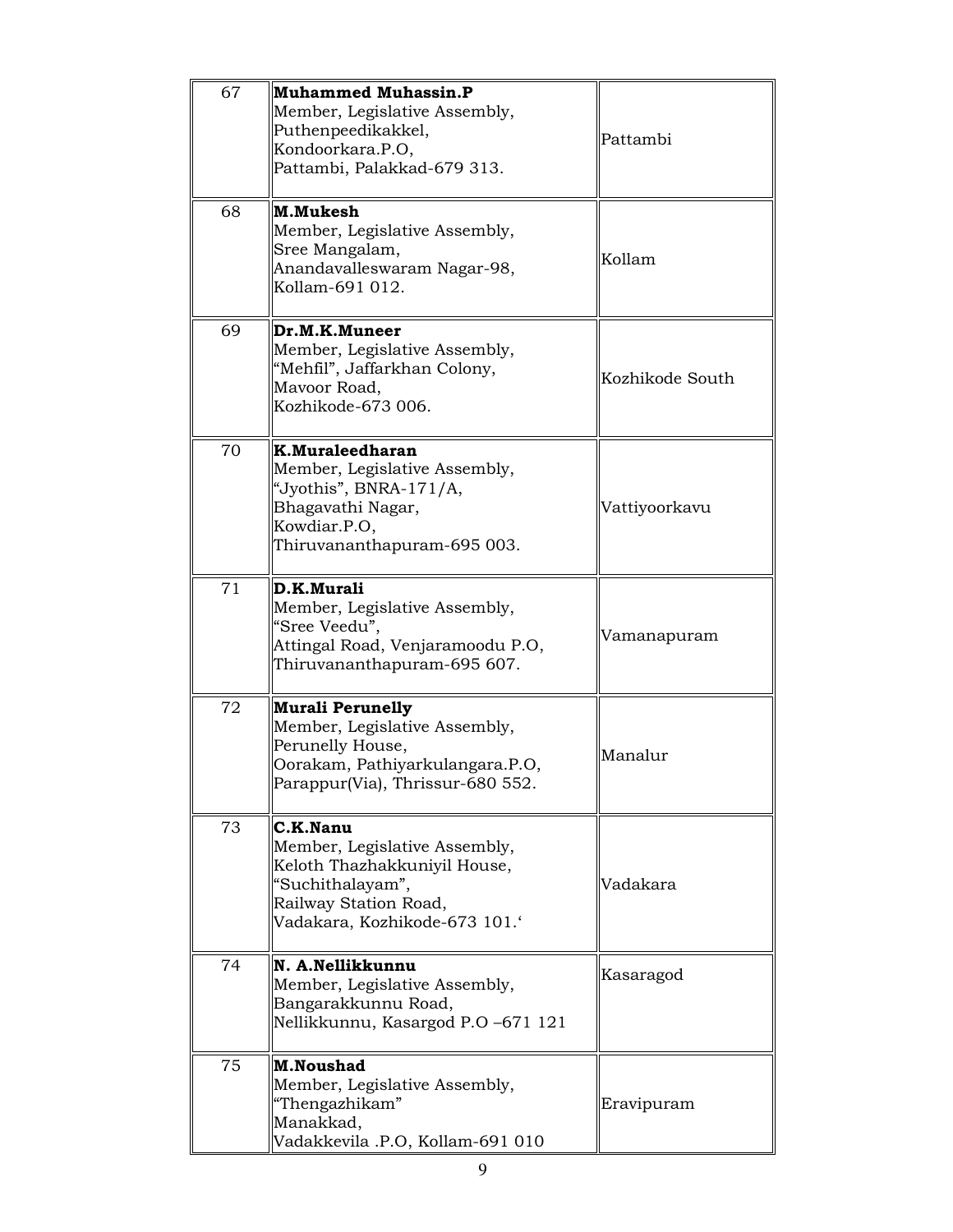| 76 | <b>Oommen Chandy</b><br>Member, Legislative Assembly,<br>Puthupally House, Jagathy,<br>Thiruvananthapuram-695 014.                     | Puthuppally     |
|----|----------------------------------------------------------------------------------------------------------------------------------------|-----------------|
| 77 | <b>U.R.Pradeep</b><br>Member, Legislative Assembly,<br>Thekkepurakkal House,<br>Pallur.P.O,<br>Desamangalam(Via),<br>Thrissur-679 532. | Chlakkara(SC)   |
| 78 | A.Pradeepkumar<br>Member, Legislative Assembly,<br>"Neelambari",<br>West Hill.P.O.<br>Kozhikode-673 005.                               | Kozhikode North |
| 79 | K.D.Prasenan<br>Member, Legislative Assembly,<br>"Kizhakkumpuram Veedu",<br>Kattussery .P.O.,<br>Alathur,<br>Palakkad-678 542.         | Alathur         |
| 80 | <b>U.Prathibha Hari</b><br>Member, Legislative Assembly,<br>Pallinalpada House,<br>Thakazhy.P.O,<br>Alappuzha-688 562.                 | Kayamkulam      |
| 81 | Purushan Kadalundi<br>Member, Legislative Assembly,<br>Thanal, Thondayad, Chevarambalam<br>P.O,<br>Kozhikode - 673 017                 | Balusseri (SC)  |
| 82 | Thiruvanchoor Radhakrishnan<br>Member, Legislative Assembly,<br>"Manasa", Kodimatha,<br>Kottayam South.P.O,<br>Kottayam-686 013.       | Kottayam        |
| 83 | P. T. A. Rahim<br>Member, Legislative Assembly,<br>Misfa, Koduvally P.O,<br>Kozhikode, Pin - 673 572                                   | Kunnamangalam   |
| 84 | O.Rajagopal<br>Member, Legislative Assembly,<br>D-10, Sivaji Saphire,<br>Jawahar Nagar,<br>Thiruvananthapuram-695 003.                 | Nemom           |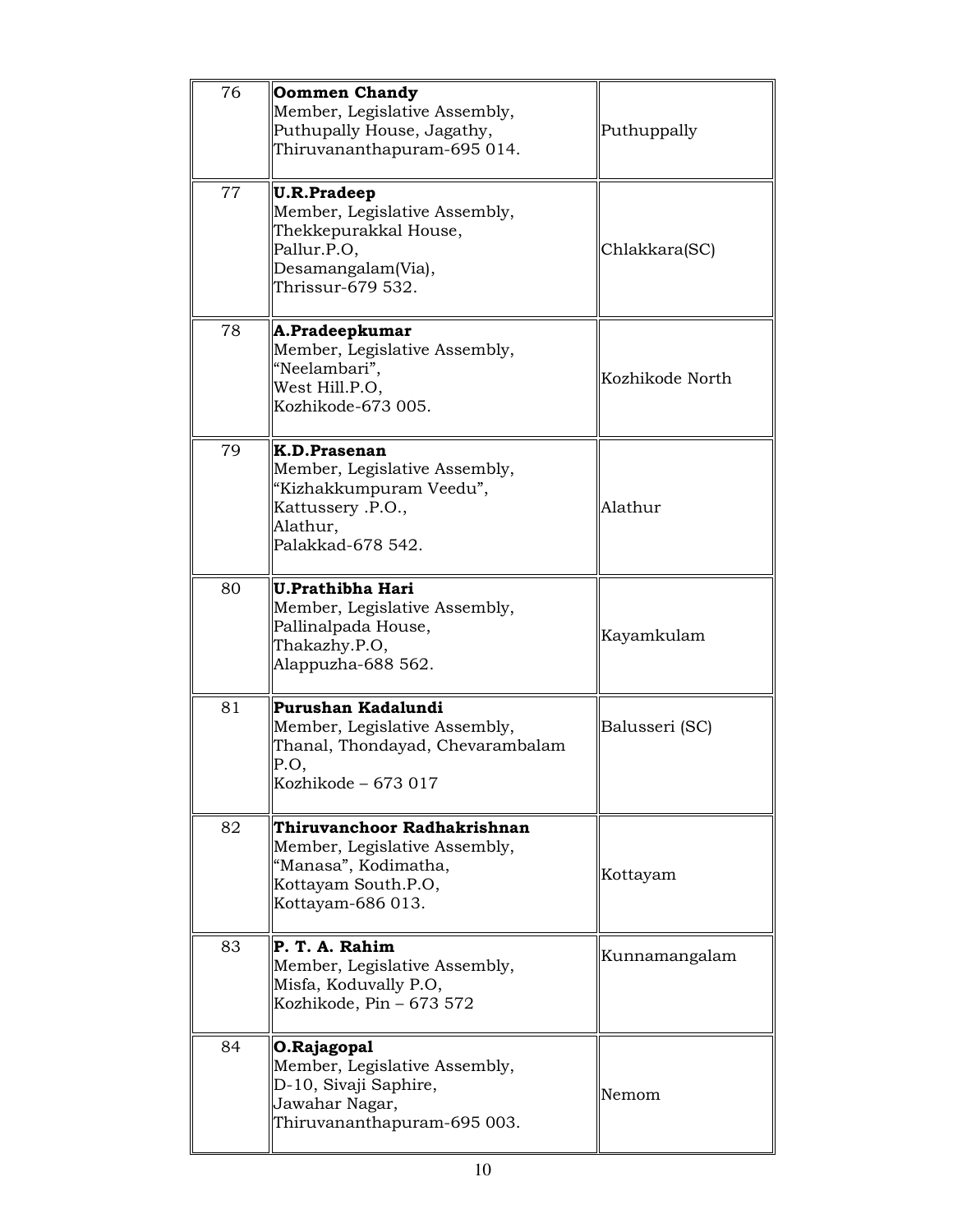| 85 | M.Rajagopalan<br>Member, Legislative Assembly,<br>"Phoenix",<br>Kayyoor, Kayyoor.P.O,<br>Cheruvathur(Via),<br>Kasargod-671 313.                 | Trikaripur       |
|----|-------------------------------------------------------------------------------------------------------------------------------------------------|------------------|
| 86 | K.Rajan<br>Member, Legislative Assembly,<br>Pulikkal House, Anthikad.P.O,<br>Thrissur-680 641.                                                  | Ollur            |
| 87 | S. Rajendran<br>Member, Legislative Assembly,<br>Ikka Bhavan, Ikka Nagar,<br>Munnar, Devikulam, Idukki - 685 612                                | Devikulam (SC)   |
| 88 | R. Rajesh<br>Member, Legislative Assembly,<br>Nalloorkulathil, Kollakadavu P.O,<br>Chenganoor,<br>Alappuzha - 690 509                           | Mavelikkara (SC) |
| 89 | T.V. Rajesh<br>Member, Legislative Assembly,<br>Kulappuram, Vilayamcode P.O,<br>Kannur - 670 501                                                | Kalliasseri      |
| 90 | K.Raju<br>Minister for Forests, Animal Husbandry<br>and Zoos.<br>"Ajantha",<br>Opp.Raj Bhavan,<br>Vellayambalam,<br>Thiruvananthapuram-695 010. | Punalur          |
| 91 | Raju Abraham<br>Member, Legislative Assembly,<br>Kandanattu Veedu, Angadi P.O,<br>Ranni, Pathanamthitta- 689 674                                | Ranni            |
| 92 | R.Ramachandran<br>Member, Legislative Assembly,<br>Kalathil Veedu,<br>Kallelibhagam.P.O,<br>Karunagapally,<br>Kollam-690 519.                   | Karunagapally    |
| 93 | Ramachandran Kadannappalli<br>Minister for Ports, Museums and<br>Archaelogy,<br>"Rose House",<br>Vazhuthacaud,<br>Thiruvananthapuram-695 014.   | Kannur           |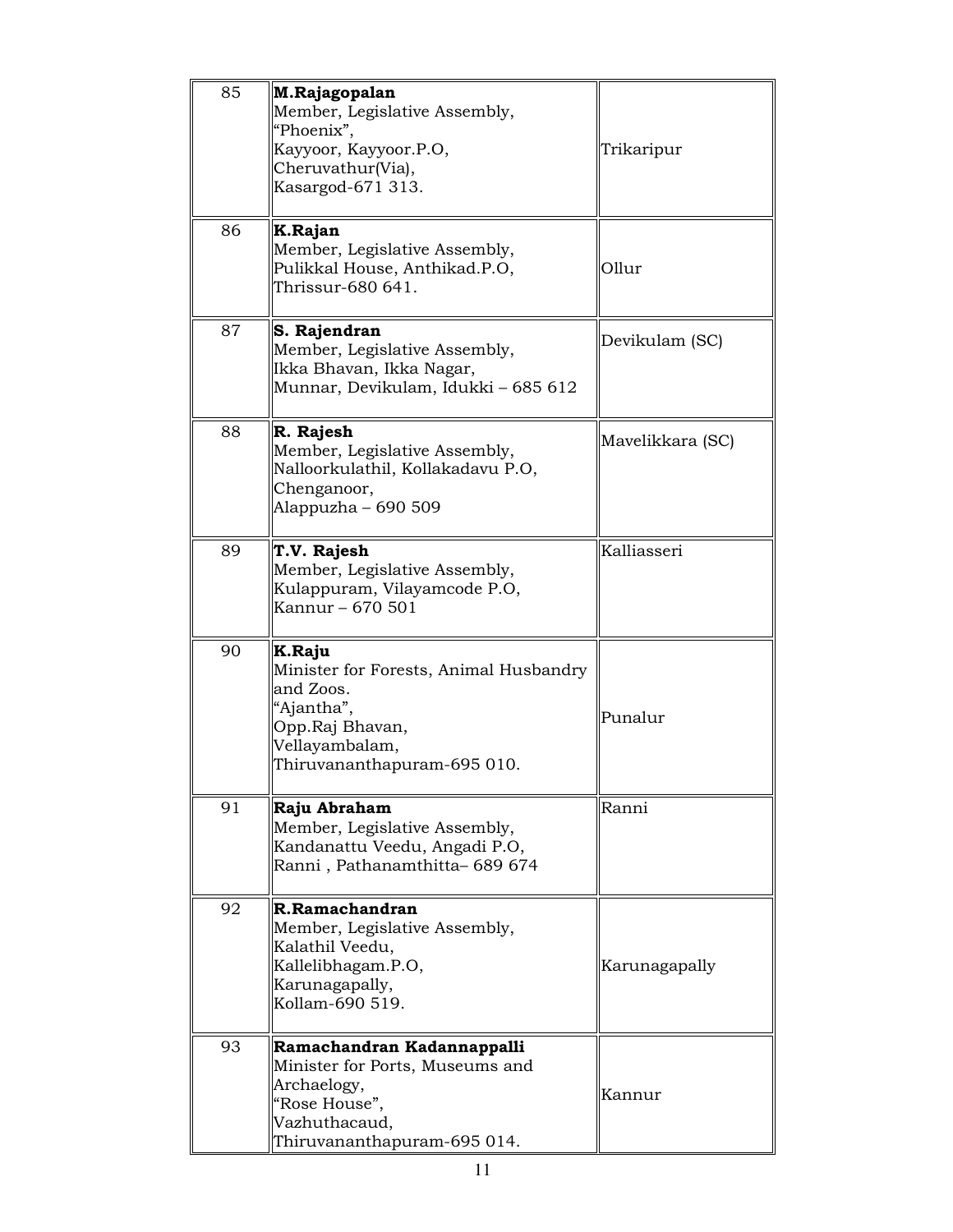| 94  | K.K.Ramachandran Nair<br>Member, Legislative Assembly,<br>Prashanth Bhavan,<br>Ala.P.O, Chengannur,<br>Alappuzha-689 126.                              | Chengannur      |
|-----|--------------------------------------------------------------------------------------------------------------------------------------------------------|-----------------|
| 95  | T.P.Ramakrishnan<br>Minister for Labour and Excise,<br>"Essendene",<br>Near Cliff House,<br>Nanthancode,<br>Thiruvananthapuram-695 003.                | Perambra        |
| 96  | Ramesh Chennithala<br>Leader of Opposition,<br>Cantonment House,<br>Vikas Bhavan.P.O,<br>Thiruvananthapuram-695 033.                                   | Haripad         |
| 97  | Mullakkara Retnakaran<br>Member, Legislative Assembly,<br>"Ragam", Ambalakara P.O,<br>Kottarakara,<br>Kollam - 691 532                                 | Chadayamangalam |
| 98  | Prof.C.Raveendranath<br>Minister for Education,<br>"Pournami",<br>Cliff House Compound,<br>Nanthancode,<br>Kowdiar.P.O,<br>Thiruvananthapuram-695 003. | Puthukkad       |
| 99  | <b>Karat Razack</b><br>Member, Legislative Assembly,<br>Golden Villa,<br>Koduvally.P.O,<br>Kozhikode-673 572.                                          | Koduvally       |
| 100 | Roji.M.John<br>Member, Legislative Assembly,<br>Mullan Madakkal House,<br>Ayroor.P.O.Kurumassery,<br>Ernakulam-683 579.                                | Angamaly        |
| 101 | Roshy Augustine<br>Member, Legislative Assembly,<br>Cherunilathuchalil House,<br>Idukki Colony.P.O,<br>Vazhathope.P.O,<br>Idukki-685 602.              | Idukki          |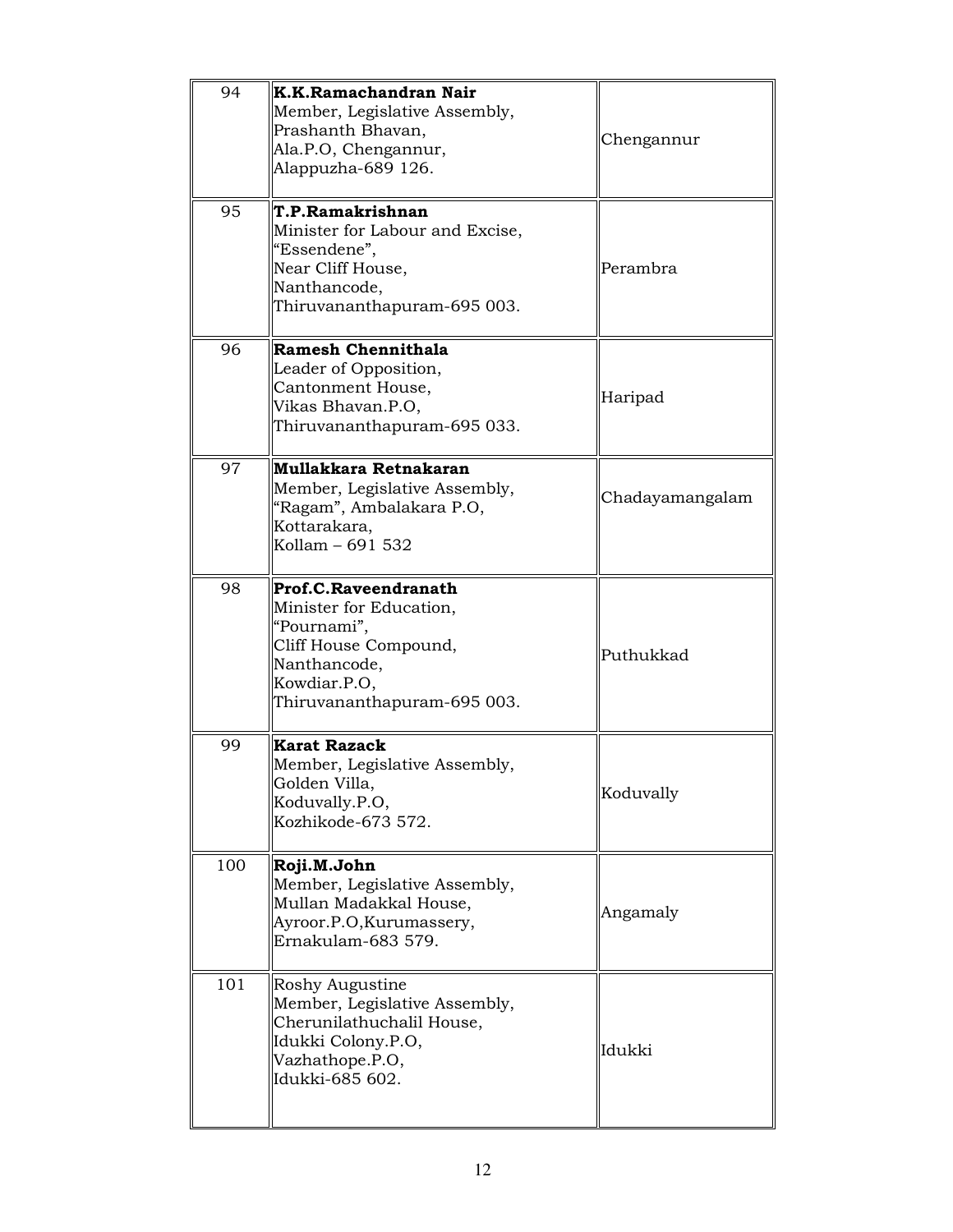| 102 | K.S.Sabarinadhan<br>Member, Legislative Assembly,<br>"Abhayam", B-21,<br>Sreerangam Lane,<br>Sasthamangalam.P.O,<br>Thiruvananthapuram-695 010.  | Aruvikkara         |
|-----|--------------------------------------------------------------------------------------------------------------------------------------------------|--------------------|
| 103 | V.P. Sajeendran<br>Member, Legislative Assembly,<br>Vallothiyamala, Kolenchery P.O,<br>Ernakulam - 682 311                                       | Kunnathunad (SC)   |
| 104 | N.Samsudheen<br>Member, Legislative Assembly,<br>Kolappatt Veedu,<br>Paravanna.P.O, Tirur,<br>Malappuram-676 502.                                | Mannarkad          |
| 105 | S. Sarma<br>Member, Legislative Assembly,<br>"Reshmas', Manappasseril,<br>Perumpadanna, North Paravoor,<br>Ernakulam- 683 513.                   | Vypeen             |
| 106 | A.K.Saseendran<br>Minister for Transport,<br>"Kaveri",<br>No.6, Eastern Side of Cantonment<br>House,<br>Palayam, Thiruvananthapuram-<br>695 033. | Elathur            |
| 107 | C.K.Saseendran<br>Member, Legislative Assembly,<br>"Ushus", Ponnada,<br>Maniyankode.P.O,<br>Kalpetta North, Wayanad-673 122.                     | Kalpetta           |
| 108 | P.K.Sasi<br>Member, Legislative Assembly,<br>Radhika Nivas,<br>Kulikkiliyad,<br>Kottappuram.P.O,<br>Sreekrishnapuram (via)<br>Palakkad-679 518.  | Shornur            |
| 109 | V.Sasi<br>Deputy Speaker,<br>"Swathi",<br>Legislature Complex,<br>Vikas Bhavan.P.O,<br>Thiruvananthapuram- 695 033.                              | Chirayinkeezhu(SC) |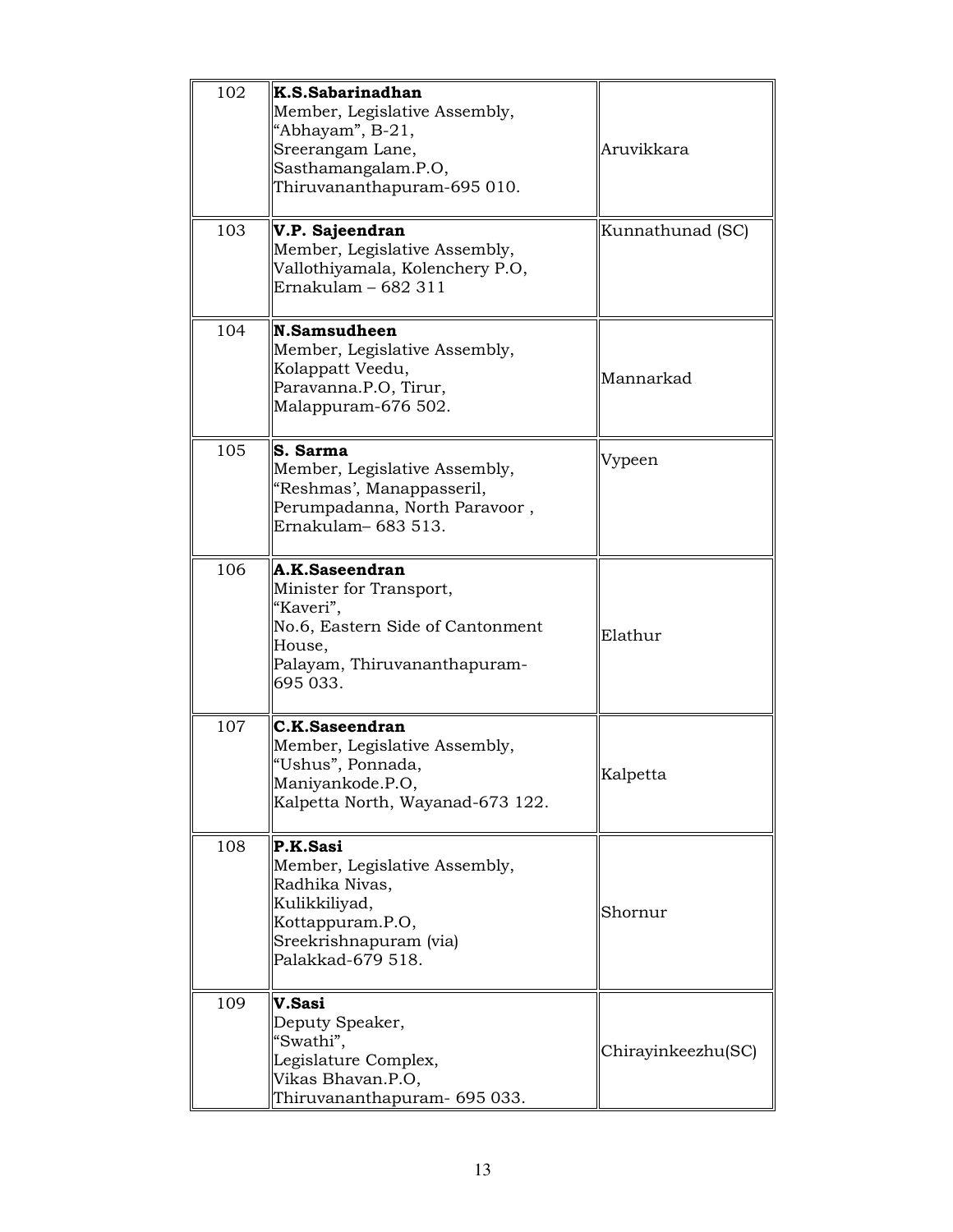| 110 | V. D. Satheesan<br>Member, Legislative Assembly,<br>"Devaragam", Kesari Junction,<br>North Paravur,<br>Ernakulam $-683513$                               | Paravur            |
|-----|----------------------------------------------------------------------------------------------------------------------------------------------------------|--------------------|
| 111 | <b>I.B.Satheesh</b><br>Member, Legislative Assembly,<br>"Padmaragam", 204, Gandhi Nagar,<br>Vazhuthacaud,<br>Thiruvananthapuram-695 014.                 | Kattakkada         |
| 112 | <b>B.Sathyan</b><br>Member, Legislative Assembly,<br>"Boby's Land",<br>Anupama Nagar,<br>Muttada.P.O,<br>Thiruvananthapuram-695 025.                     | Attingal(SC)       |
| 113 | Shafi Parambil<br>Member, Legislative Assembly,<br>$A-17-A,$<br>New Civil Nagar,<br>Palakkad-678 001.                                                    | Palakkad           |
| 114 | K. M. Shaji<br>Member, Legislative Assembly,<br>"Kalathodika House",<br>Near AR Camp,<br>N.G.O Qarters,<br>Vengeri P.O,<br>Kozhikode-673 010.            | Azhikode           |
| 115 | A.N.Shamseer<br>Member, Legislative Assembly,<br>Aminas, Paral.P.O,<br>Thalassery,<br>Kannur-670 671.                                                    | Thalassery         |
| 116 | K.K.Shailaja Teacher<br>Minister for Health and Social Justice,<br>"Nila",<br>Near Cantonment House,<br>Vikas Bhavan.P.O,<br>Thiruvananthapuram-695 033. | Kuthuparamba       |
| 117 | V.S.Sivakumar<br>Member, Legislative Assembly,<br>T.C.9/2376, Sreerangam Lane,<br>Sasthamangalam P.O,<br>Thiruvananthapuram-695 010.                     | Thiruvananthapuram |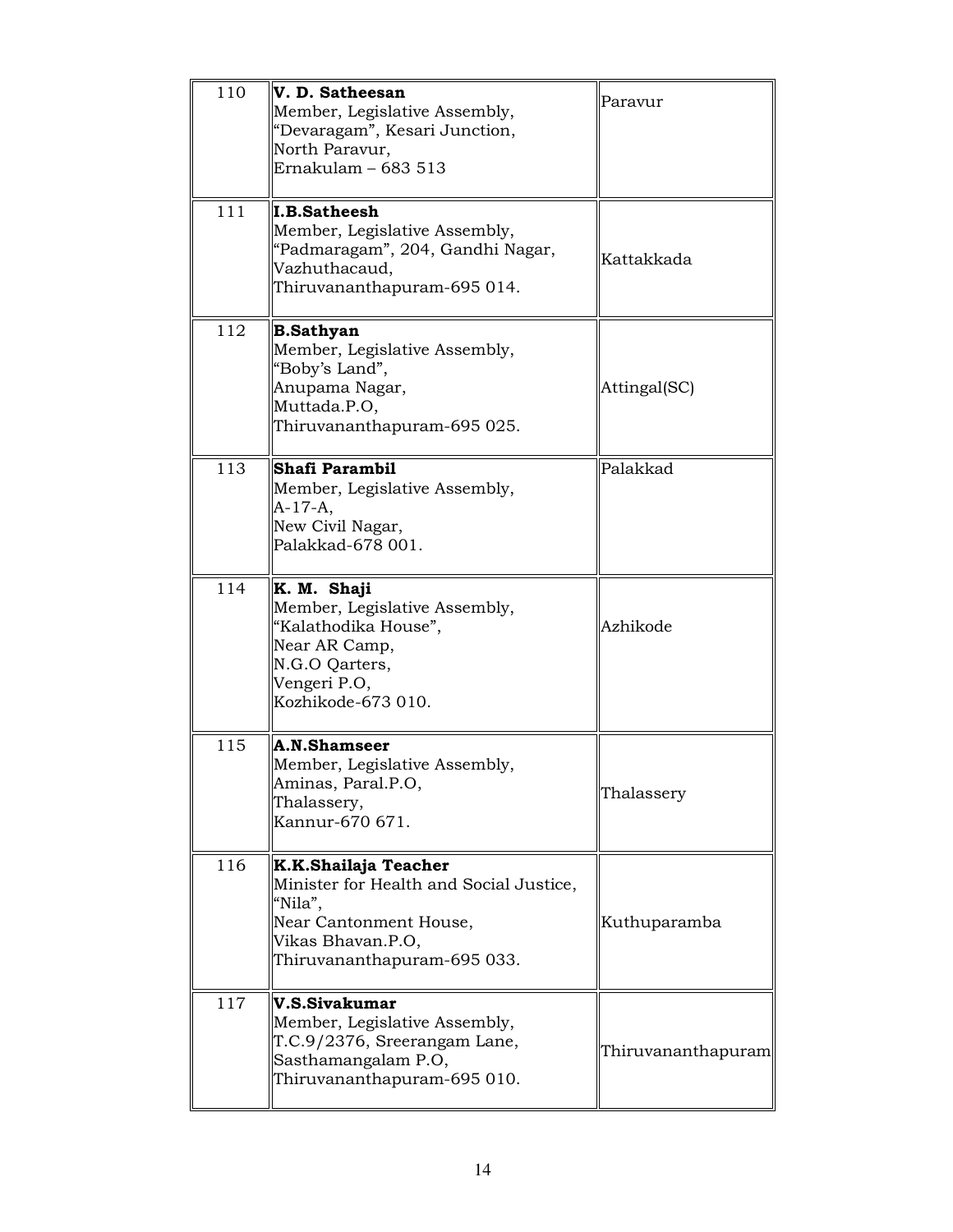| 118 | P.Sreeramakrishnan<br>Speaker,<br>"Neethi",<br>Legislature Complex,<br>Vikas Bhavan.P.O,<br>Thiruvananthapuram-695 033.                         | Ponnani       |
|-----|-------------------------------------------------------------------------------------------------------------------------------------------------|---------------|
| 119 | G.Sudhakaran<br>Minister for Public Works and<br>Registration,<br>"Nest",<br>Near Clif House,<br>Nanthancode,<br>Thiruvananthapuram-695 003.    | Ambalapuzha   |
| 120 | V.R.Sunil Kumar<br>Member, Legislative Assembly,<br>Vattaparambil House,<br>Pullut.P.O,<br>Kodungallur,<br>Thrissur-680 663.                    | Kodungallur   |
| 121 | V.S.Sunil Kumar<br>Minister for Agriculture,<br>"Grace",<br>Near Cantonment House,<br>Vikas Bhavan,<br>Thiruvananthapuram-695 033.              | Thrissur      |
| 122 | <b>Sunny Joseph</b><br>Member, Legislative Assembly,<br>"Roses", Iritty.P.O,<br>Kannur - 670 703                                                | Perayoor      |
| 123 | <b>Kadakampally Surendran</b><br>Minister for Co-operation, Tourism and<br>Devaswoms,<br>Thycaud House,<br>Vazhuthacaud,<br>Thiruvananthapuram. | Kazhakkoottam |
| 124 | K. Suresh Kurup<br>Member, Legislative Assembly,<br>Rj Bhavan,<br>Kizhakke Nada, Ettumanoor,<br>Kottayam-686 631.                               | Ettumanoor    |
| 125 | M.Swaraj<br>Member, Legislative Assembly,<br>Flat No.ID,<br>Royal Sunflower,<br>MKK Nagar, Thripunithura,<br>Ernakulam-682 301.                 | Thripunithura |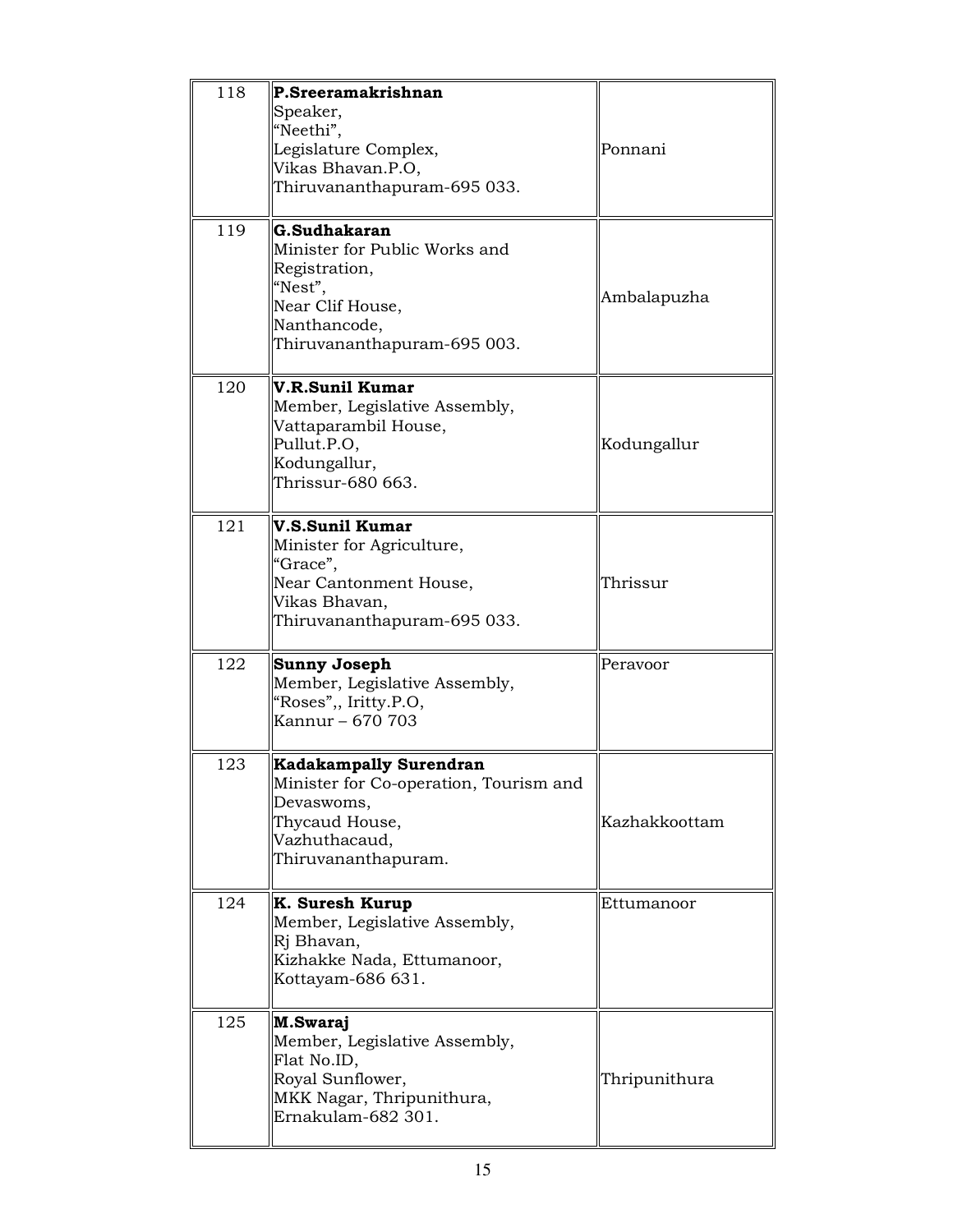| 126 | <b>E.T.Taison Master</b><br>Member, Legislative Assembly,<br>Elanjikkal House, Kara.P.O,<br>Thrissur-680 671.                              | Kaipamangalam |
|-----|--------------------------------------------------------------------------------------------------------------------------------------------|---------------|
| 127 | P.Thilothaman<br>Minister for Food and Civil Supplies,<br>"Ashoka",<br>Cliff House Compound, Nanthancode,<br>Thiruvananthapuram-695 003.   | Cherthala     |
| 128 | C. F. Thomas<br>Member, Legislative Assembly,<br>Chennickara, Angadi,<br>Changanassery,<br>Kottayam - 686 101                              | Changanassery |
| 129 | P.T.Thomas<br>Member, Legislative Assembly,<br>Puthiyaparambil House,<br>44/1362, Vayalasserry Road,<br>Palarivattom.P.O,<br>Kochi-682 025 | Thrikkakara   |
| 130 | <b>Thomas Chandy</b><br>Member, Legislative Assembly,<br>Vettikad Veedu,<br>Kalathil Parambil, Chennamkary,<br>Alappuzha – 688 501         | Kuttanad      |
| 131 | Dr.T.M.Thomas Issac<br>Minister for Finance, Coir,<br>"Manmohan Bungalow",<br>Kowdiar,<br>Thiruvananthapuram-695 003.                      | Alappuzha     |
| 132 | P. Ubaidulla<br>Member, Legislative Assembly,<br>Anakkayam P.O,<br>Malappuram - 676 509                                                    | Malappuram    |
| 133 | M. Ummer<br>Member, Legislative Assembly,<br>Mampadan House,<br>Cherani,<br>Karuvambram.P.O,<br>Manjeri, Malappuram - 676 123              | Manjeri       |
| 134 | P.Unni<br>Member, Legislative Assembly,<br>"Ayilyam",<br>Kadamcode, Karingarapully.P.O,<br>Palakkad-678 551.                               | Ottappalam    |